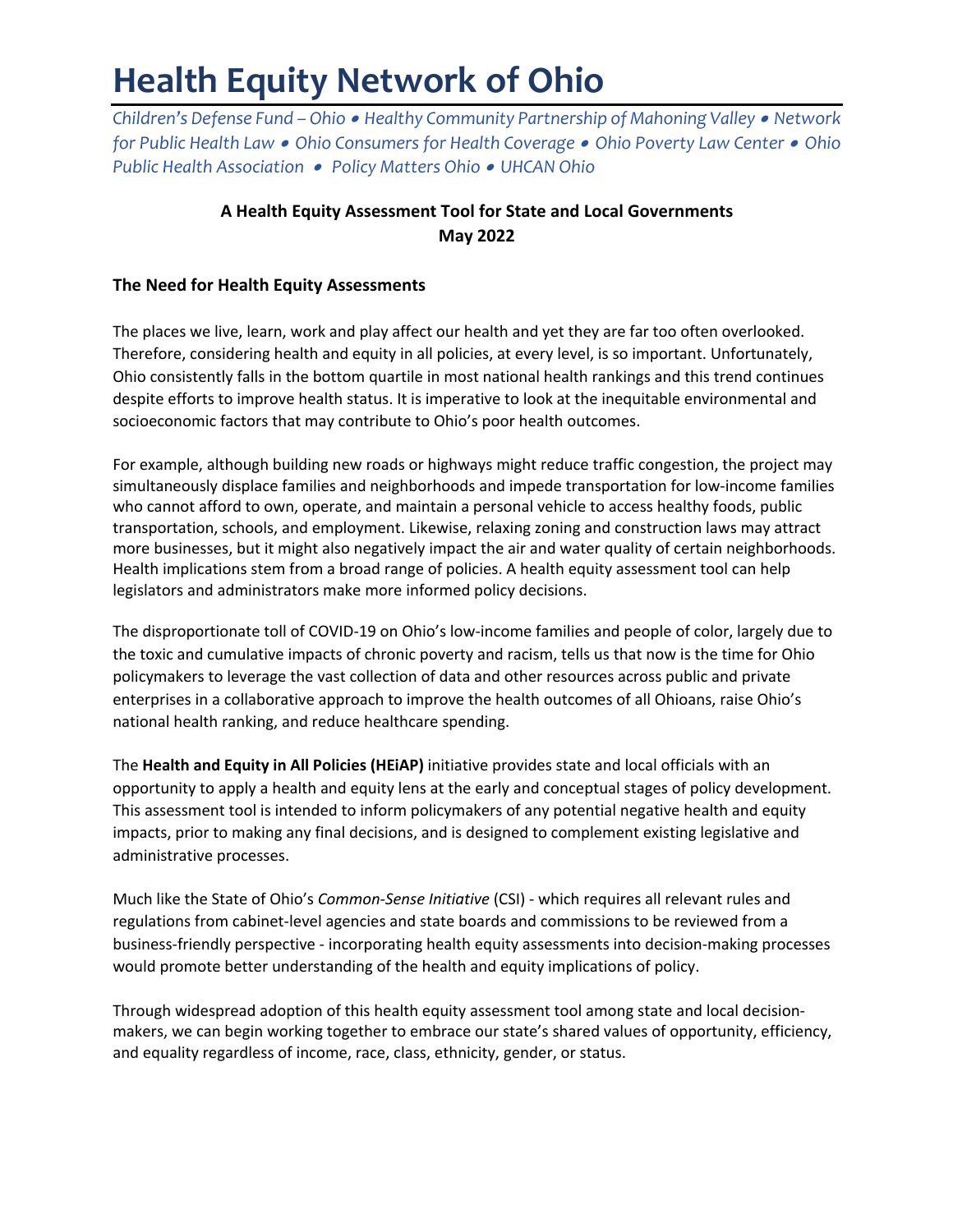# **Analytical Tool for Decision-Making Process:**

*Consideration of a Policy's Potential Impact on Health and Equity* 

# **Purpose**

To qualify, quantify, and provide transparency in the decision-making process - legislative or administrative - by undertaking a comprehensive health equity assessment of proposed policies. This tool examines a proposed policy's potential health impacts, both direct and indirect, including a comprehensive assessment of the more fundamental "determinants of health," defined below. This tool can be used to inform decision makers prior to making final decisions on proposed ordinances, legislation, rules, spending decisions, project planning and community/economic development approaches, etc., referred to in this document as "LEGISLATIVE or ADMINISTRATIVE DECISIONS."

# **Definitions for the Purposes of this Tool**

- *Health* "A state of complete physical, mental, and social well-being and not merely the absence of disease or infirmity."1
- *Determinants of Health* "The range of personal, social, economic, and environmental factors that influence health status."2 Determinants include, but are not limited to, income, education, family, housing, food security, environment, community, and access to transportation. Structural discrimination (e.g., racism, ageism, sexism, ableism) is a root cause of differences in these factors across populations.3
- *Health Equity* "Assurance of the conditions for optimal health and well-being for all people."4 Achieving health equity requires valuing all people equally, rectifying historical injustices, and providing resources based on need.<sup>5</sup> Equity is demonstrated by the absence of avoidable or remediable differences among groups of people.<sup>6</sup>

## **The Importance of Considering the more Fundamental Determinants of Health**

Policy decisions impact the determinants of health - and ultimately the health of a community and should be considered in the decision-making process. The determinants of health include, but are not limited to, the following:

• *Income* - Effect on employment/income level, security of employment, the portion of the population living in relative or absolute poverty, and income inequality

<sup>&</sup>lt;sup>1</sup> Constitution of the World Health Organization. Geneva: World Health Organization; 1948.

<sup>2</sup> U.S. Office of Disease Prevention and Health Promotion. (Updated 2022). *Determinants of Health.* Retrieved March 30, 2022, from https://www.healthypeople.gov/2020/about/foundation-health-measures/Determinants-of-Health.

<sup>3</sup> Collaborative for Anti-Racism & Equity. (2022). *Definitions.* Retrieved March 30, 2022, from https://antiracismandhealth.org/definitions/

 $4$  *Id*.

<sup>5</sup> *Id*.

<sup>6</sup> World Health Organization. (n.d.). *Health Equity.* Retrieved March 30, 2022, from https://www.who.int/healthtopics/health-equity#tab=tab\_1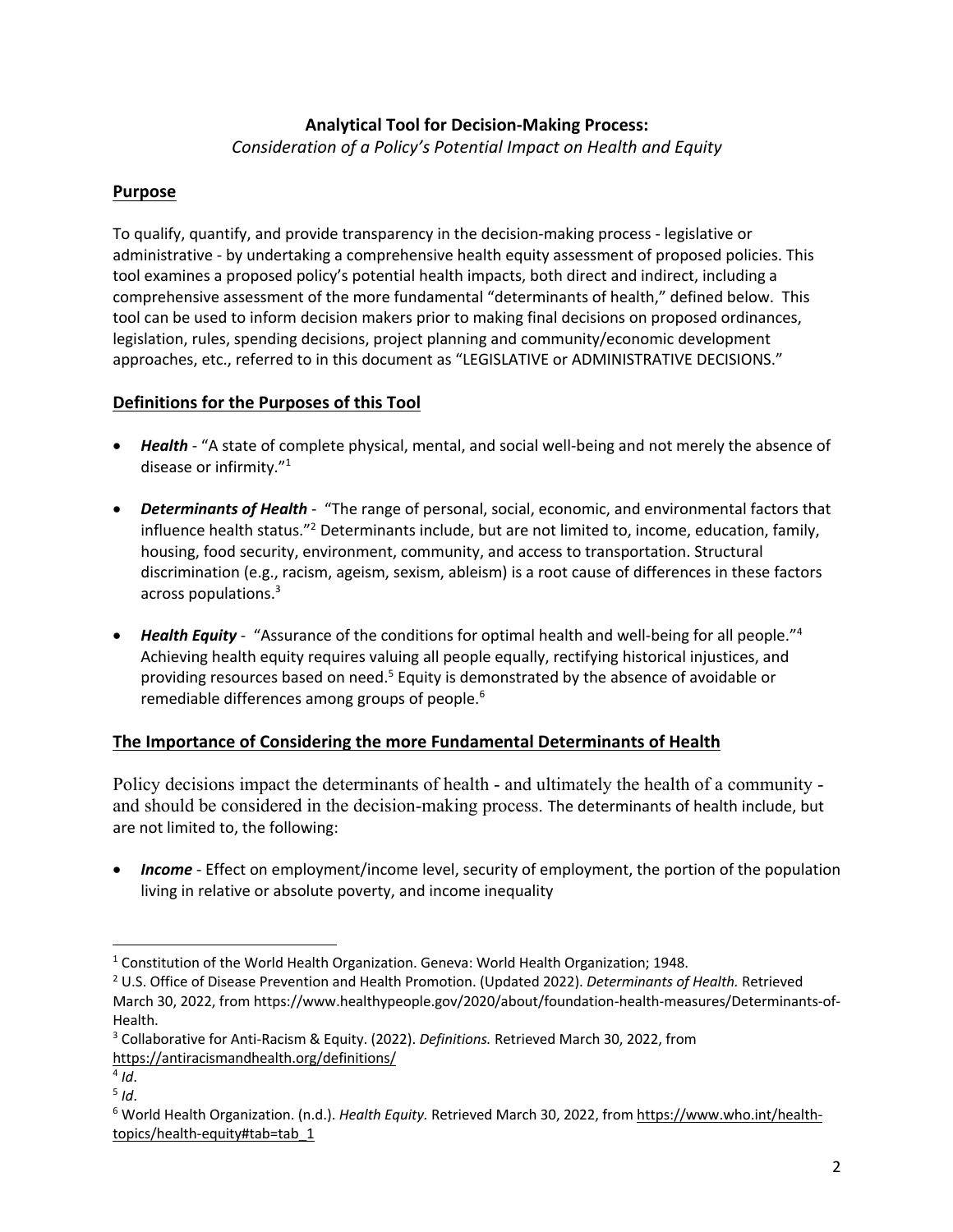- *Family* Effect of social infrastructure and family support systems, or lack thereof, on early childhood development and cycle of poverty, including, but not limited to, quality and proximity of childcare, and availability of other resources for parents
- *Housing* Effect on housing affordability and stability, adequacy of housing supply, quality and safety of housing, and racial/ethnic/income segregation of housing
- *Food Security and Nutrition* Effect on the supply or cost of nutritious food, food security, and access to healthy foods
- *Education* Effect on quality, access, and capacity of pre-, primary and secondary schools and wrap around services, access to trade schools, college, and other post-secondary education, and lifelong learning, and career pathways to employment earning a living wage
- *Environment* Effect on the level of hazardous chemical and biological pollutants in outdoor air, soil, and drinking water, and the risk and response to fire hazards, natural disasters, spills of hazardous materials, etc.
- *Community* Effect on the quality and proximity of goods and services, diversity of a community's workforce, educational resources, green space, recreation facilities, health services, financial institutions, and parks/public spaces
- *Transportation* Effect on traffic volume or vehicle speeds, safe pedestrian and cycling infrastructure, and on availability and proximity of public transportation.

## **Health Equity Assessment**

Use the *Determinants of Health* to analyze and inform the impact of the legislative and/or policy decision.

**Health Equity Assessment** proposal and provide a link to a summary. **Summary of the Legislative or Administrative Proposal:** Briefly describe key points of the

- Identify the geographical area(s) impacted.
- Identify the specific population(s) or group(s) impacted.

## **Background:**

- What problem is the legislative or administrative proposal trying to address?
- How does it address the problem?

## **Impact to Health Questions:**

- Does the legislative or administrative proposal directly impact the health of the community? If so, how?
- Does the legislative or administrative proposal have a positive, negative, or neutral impact on the determinants of health (see definition, above) in the community?
- Describe the beneficial or adverse impact the legislative or administrative proposal would have on different groups based on demographics (including age {infancy and throughout the life span}, gender, race, ethnicity, sexual orientation, geographic location, disability status).

*Cite all sources.*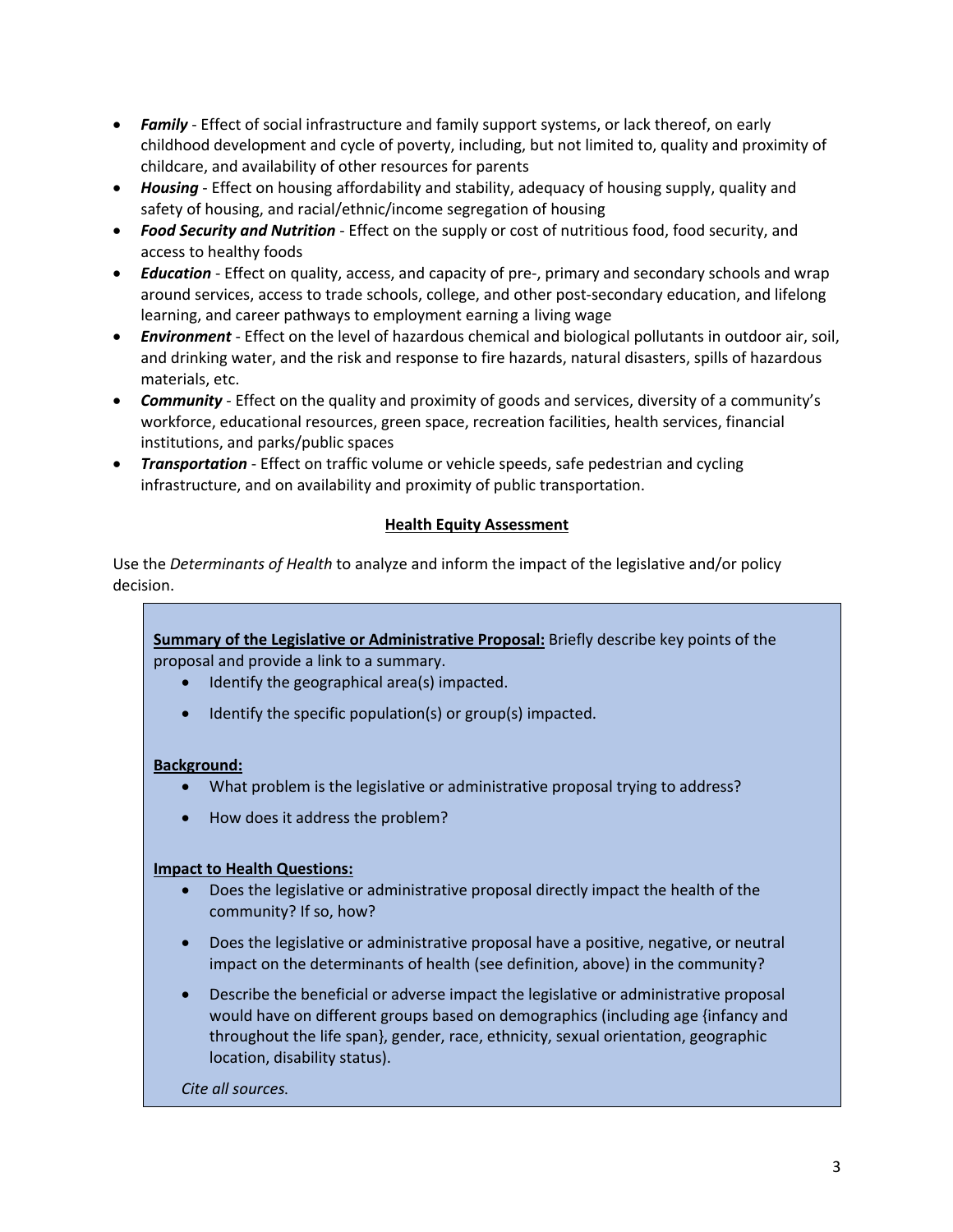#### **Scoring System**

It is common to describe health impacts in terms of likelihood, degree, scale, and distribution.<sup>7</sup>

- 1. **Likelihood**: degree of certainty that an effect will occur
- 2. **Degree**: importance and intensity of the effect on an individual
- 3. **Scale**: how much the outcome might change because of a decision or course of action. Scale may be a function of many factors, including:
	- Size of the population
	- Baseline frequency of disease, injury, illness, or mortality in the population
	- Size of the change in the health risk or resilience factor
	- Size or strength of association between an affected health risk factor and health outcomes (relative risk)
- 4. **Distribution**: whether the effects are shared equitably across populations.

Each factor helps quantify the importance of the factor to population health. For example, likelihood can range anywhere from "unlikely/impossible" to "very likely/certain" while degree ranges from "low" to "high." Each factor can also assume the value of "insufficient evidence/not evaluated" if needed. For more sophisticated analysis, confidence level can also be assigned to the value of each of the four factors once all the data have been collected*.* 

#### **OPTIONS FOR CONSIDERATION: 8**

| Likelihood                                       | With what degree of certainty will the legislative or administrative<br>proposal affect health outcomes?    |
|--------------------------------------------------|-------------------------------------------------------------------------------------------------------------|
| Unlikely / Implausible                           | Logically implausible effect; substantial evidence against mechanism<br>of effect                           |
| Possible                                         | Logically plausible effect with limited or uncertain supporting<br>evidence                                 |
| Likely                                           | Logically plausible effect with substantial and consistent supporting<br>evidence and substantial certainty |
| Very Likely/Certain                              | Sufficient evidence for a causal and generalizable effect                                                   |
| Insufficient evidence and / or<br>not applicable | Describe any resources considered and what additional data or<br>evidence is needed to make a determination |

#### **1. LIKELIHOOD**

<sup>&</sup>lt;sup>7</sup> Bhatia, Rajiv. (2011). Health Impact Assessment: A Guide for Practice.

<sup>8</sup> National Research Council (US) Committee on Health Impact Assessment. Improving Health in the United States: The Role of Health Impact Assessment. Washington (DC): National Academies Press (US); 2011. 3, Elements of a Health Impact Assessment. Available from:https://www.ncbi.nlm.nih.gov/books/NBK83540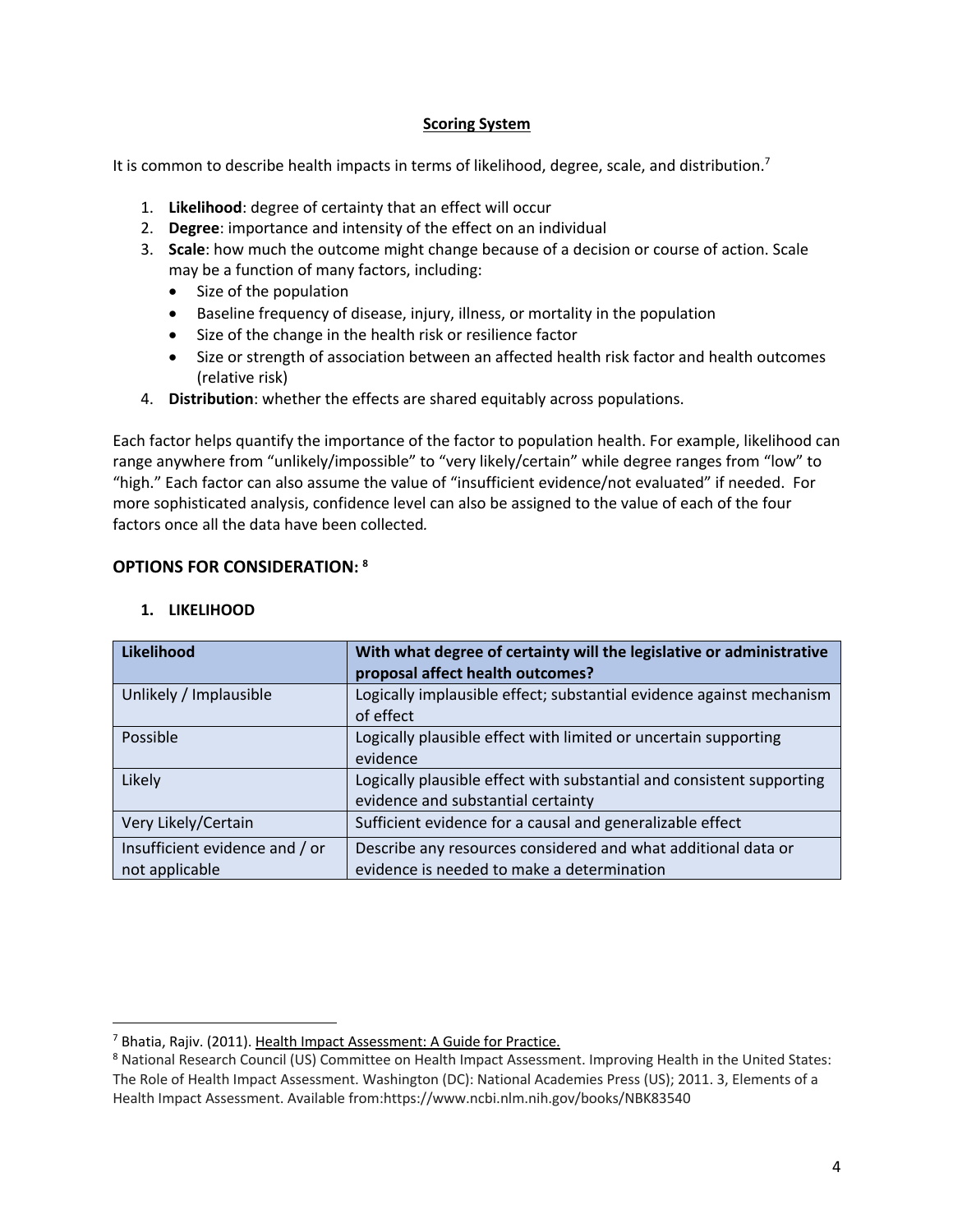# **2. DEGREE**

| <b>Significance or</b> | What is the importance and/or intensity of the legislative or administrative                                                                                                                                                                                                                                                                                                                                                         |
|------------------------|--------------------------------------------------------------------------------------------------------------------------------------------------------------------------------------------------------------------------------------------------------------------------------------------------------------------------------------------------------------------------------------------------------------------------------------|
| Depth of Impact        | proposal on the health of the individual?                                                                                                                                                                                                                                                                                                                                                                                            |
| Low                    | Acute, short-term effects with limited and reversible influence on function, well-<br>being, or livelihood that either:<br>Negatively impact health but are tolerable or entirely manageable within<br>the capacity of the health system, OR<br>Minimally improve health                                                                                                                                                             |
| Medium                 | Acute, ongoing, or permanent effects that substantially affect function, well-being,<br>or livelihood that either:<br>Negatively impact health but are largely manageable within the capacity of<br>the health system OR<br>Negatively impact health through acute, short-term effects on function,<br>well-being, or livelihood that are not manageable within the capacity of<br>the health system OR<br>Moderately improve health |
| High                   | Acute, ongoing, or permanent effects that either:<br>Negatively impact health through potentially disabling or life-threatening<br>$\bullet$<br>effects, regardless of health system manageability, OR<br>Negatively impact health through effects that impair the development of<br>$\bullet$<br>children or harm future generations, OR<br>Significantly improve health                                                            |
| Uncertain              | Describe any resources considered and what additional data or evidence is needed<br>to make a determination                                                                                                                                                                                                                                                                                                                          |

# **3. SCALE**

| Scale or<br><b>Magnitude</b> | What is the magnitude of change at the population level that might occur as a result<br>of the proposed legislative or administrative proposal? Note: the percentages<br>below are for illustrative purposes only and should be adjusted as appropriate to<br>meet needs |
|------------------------------|--------------------------------------------------------------------------------------------------------------------------------------------------------------------------------------------------------------------------------------------------------------------------|
| Limited                      | A negative or positive change in a health outcome for less than 1% in the reference<br>population                                                                                                                                                                        |
| Moderate                     | A negative or positive change in a health outcome for between 1% and 10% in the<br>reference population                                                                                                                                                                  |
| Substantial                  | A negative or positive change in a health outcome for greater than 10% in the<br>reference population                                                                                                                                                                    |
| <b>Unknown</b>               | Describe any resources considered and what additional data or evidence is needed to<br>make a determination                                                                                                                                                              |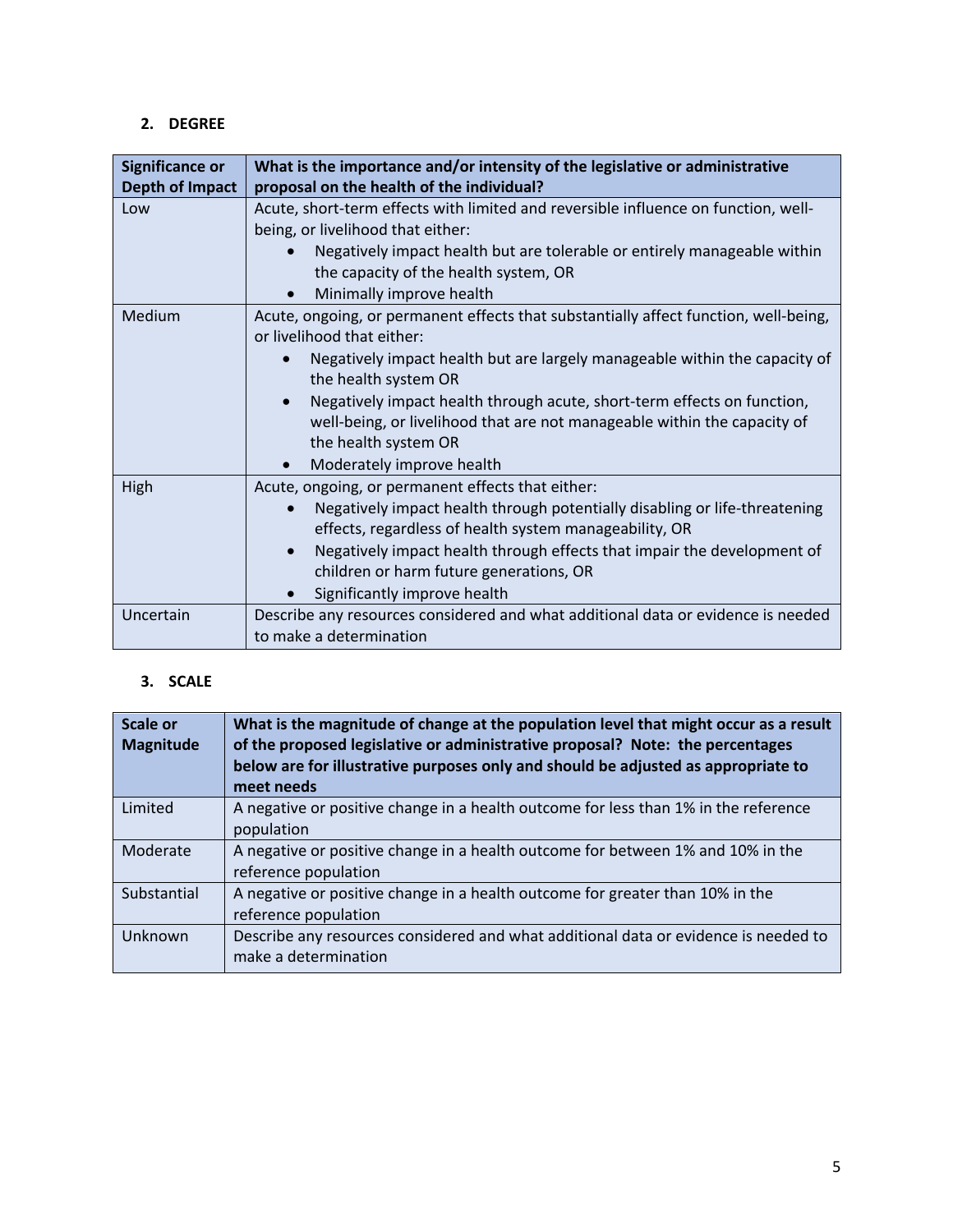#### **4. DISTRIBUTION**

| <b>Distribution</b>       | Will the effects of the legislative or administrative proposal, whether adverse<br>or beneficial, be shared equitably across populations? Will the legislative or |
|---------------------------|-------------------------------------------------------------------------------------------------------------------------------------------------------------------|
|                           | administrative proposal reverse or undo baseline or historical inequities?                                                                                        |
| Disproportionate          | The proposed change will result in disproportionate adverse effects to                                                                                            |
| Harms                     | populations defined by demographics, culture, or geography                                                                                                        |
| Disproportionate          | The proposed change will result in disproportionate beneficial effects to                                                                                         |
| <b>Benefits</b>           | populations defined by demographics, culture, or geography                                                                                                        |
| <b>Restorative Equity</b> | The change will reverse or undo existing or historical inequitable health-                                                                                        |
| Effects                   | relevant conditions or health disparities                                                                                                                         |

# **Background of this effort**

The World Health Organization's Health in All Policies (HiAP) initiative is an innovative approach to creating and implementing public policies that systematically account for the health implications of policy decisions. In addition, by emphasizing the need to collaborate across sectors to achieve common health goals, HiAP is further defined as a change in the systems that determine how decision-makers in local, state, and federal governments ensure that policies have neutral or beneficial impacts on the determinants of health.<sup>9</sup>

Ohio's Health and Equity in All Policies (HEiAP) approach expands this concept to focus on how decisions affect equity as well as health, because inequities are critical factors in determining health outcomes. The HEiAP approach forces a more critical look at the overall context in which Ohio's most vulnerable populations are affected by determinants of health such as education, housing, safe neighborhoods and environment, food security, transportation, employment, and income.

Similar to Ohio's *Common Sense Initiative* – which requires all relevant rules and regulations from cabinet-level agencies, state boards and commissions to be reviewed from a business-friendly perspective - HEiAP shines a spotlight on and seeks to ensure that policies at all levels of government have a neutral or beneficial impact on the determinants of health and are evaluated through a health and equity lens. The HEiAP tool brings potential public health impacts and considerations to the decision-making process for plans, projects and policies that fall outside the traditional public health arenas, such as transportation, public safety, and commerce.

In 2015, the Ohio Public Health Association adopted HEiAP as an organizational value and formed a HEiAP Committee to address poor health outcomes and social inequities in Ohio. OPHA, in partnership with the Network for Public Health Law, Ohio Consumers for Health Coverage, and the Health Equity Network of Ohio (HEN), a coalition of state and local organizations dedicated to issues of health equity, have further refined the concept to bring it current.

<sup>9</sup> World Health Organization. (2014). Health in All Policies (HiAP) Framework for Country Action, January 2014. Retrieved **http://www.who.int**/cardiovascular\_diseases/140120HPR**HiAPFramework**.pdf?ua=1